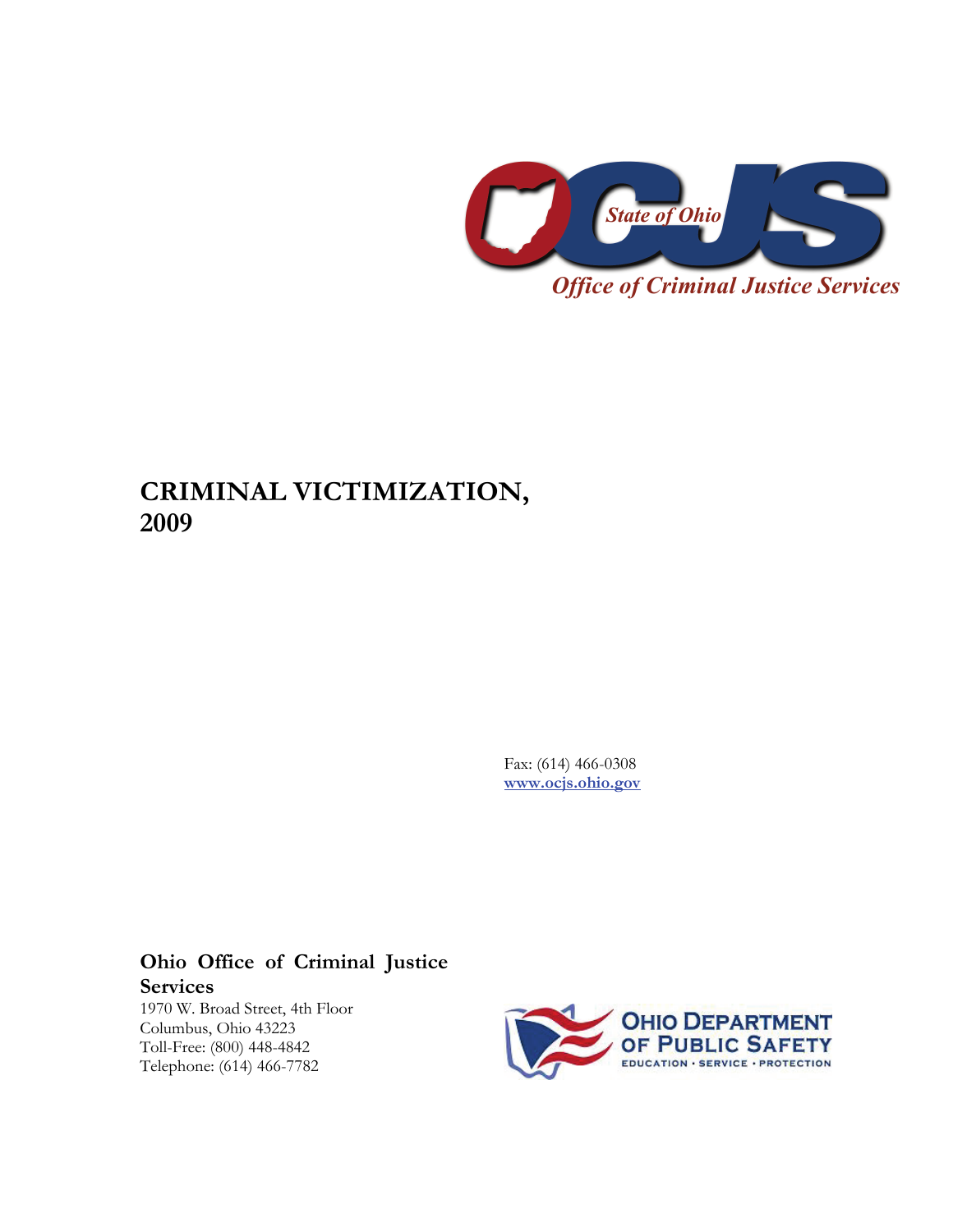## **CRIMINAL VICTIMIZATION,2009**

In October 2010, the Bureau of Justice Statistics (BJS) released the bulletin *Criminal Victimization, 2009*. Data come from the National Crime Victimization Survey (NCVS), which collects data from a nationally representative sample of U.S. households on nonfatal crimes against persons 12 or older, reported and not reported to the police. The NCVS measures the violent crimes of rape or sexual assault, robbery, aggravated assault and simple assault, personal theft, and the property crimes of household burglary, motor vehicle theft, and theft. A link to the full report can be found on the BJS website: [http://bjs.ojp.usdoj.gov/content/pub/pdf/cv09.pdf.](http://bjs.ojp.usdoj.gov/content/pub/pdf/cv09.pdf)

## **Victimization in 2009**

• Violent and property crime rates in 2009 were at their lowest levels since the first victimization estimates from the survey were produced in 1973. During the most recent decade from 2000 to 2009, every type of violent and property crime measured by NCVS declined. The overall violent crime rate declined by 39 percent and the property crime rate fell by 29 percent during this time period. In 2009, the overall victimization rate for violent crimes was 17.1 per 1,000 persons. The property crime rate was 127.4 victimizations per 1,000 households.

| <b>Type of Crime</b> | 2009 rate per 1,000 persons<br>age 12 and older (violent crimes) or<br>per household (property crimes) |  |  |  |  |
|----------------------|--------------------------------------------------------------------------------------------------------|--|--|--|--|
| Violent crime        | 17.1                                                                                                   |  |  |  |  |
| Rape/sexual assault  | 0.5                                                                                                    |  |  |  |  |
| Robbery              | 2.1                                                                                                    |  |  |  |  |
| Assault              | 14.5                                                                                                   |  |  |  |  |
| Aggravated assault   | 3.2                                                                                                    |  |  |  |  |
| Simple assault       | 11.3                                                                                                   |  |  |  |  |
| Personal theft       | 0.5                                                                                                    |  |  |  |  |
| Property crime       | 127.4                                                                                                  |  |  |  |  |
| Household burglary   | 25.6                                                                                                   |  |  |  |  |
| Motor vehicle theft  | 6.0                                                                                                    |  |  |  |  |
| Theft                | 95.7                                                                                                   |  |  |  |  |

Source: Bureau of Justice Statistics Bulletin, *Criminal Victimization, 2009*.

- Approximately 22 percent of all violent crimes, and 47 percent of robberies in particular, were committed by an armed (i.e., firearm, knife, other weapon) offender. The presence of a firearm weapon was dependent upon the type of crime committed—28 percent of robberies involved the presence of a firearm, compared to five percent of simple and aggravated assaults.
- Sixty-eight percent of females and 45 percent of males were victimized by someone they knew. Intimate partners were responsible for five percent of all violence against males and 26 percent of all violence against females.
- Property crime rates were higher in lower-income households than higher-income households. Larger households (those with six or more persons) were about three times more likely to be victims of property crime than single-person households.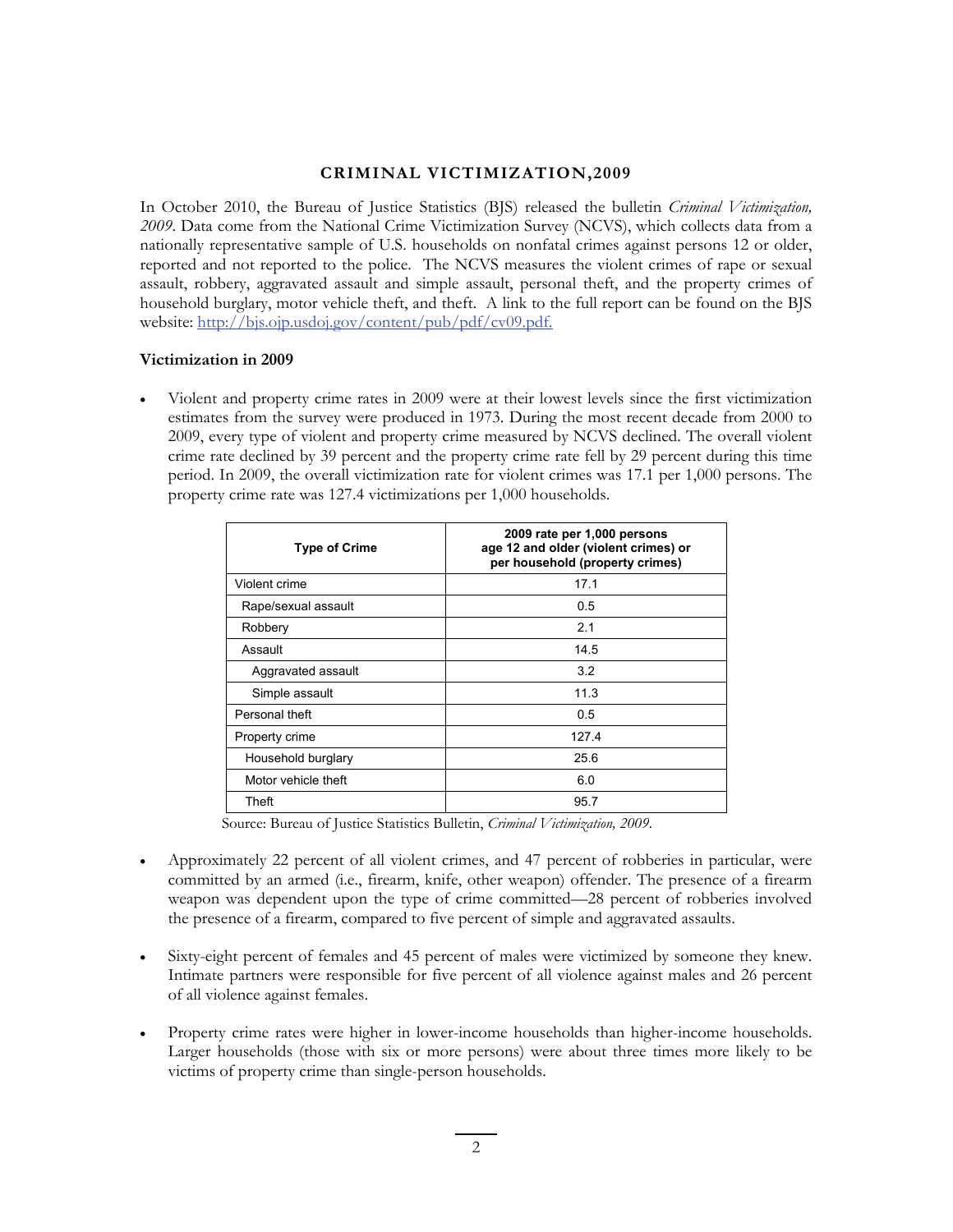#### **Characteristics of Victims of Violent Crimes in 2009**

- As with previous years, violent victimizations occurred at a higher rate for males, blacks, and persons ages 24 or younger than for females, whites, and persons ages 25 or older.
- Gender. Males were the victims of robbery and aggravated assault at rates higher than females. Females were more likely than males to be victims of rape or sexual assault. There were no statistically significant differences between genders for simple assault.
- Race and Ethnicity. Blacks were more likely than whites to be victims of overall violent crime, robbery, and aggravated assault, and were somewhat more likely than whites to be victims of rape and sexual assault. Hispanics were more likely than non-Hispanics to be victims of robbery.
- Age. In general, crime victimization rates decreased as victims' ages increased. For violent crimes, persons from ages 12 to 24 were victimized at higher rates than persons in all other age groups.

| <b>Demographic characteristics</b><br>of victim | <b>Population</b> | <b>Total</b> | Violent victimizations per 1,000 persons age 12 or older |                  |                      |                              |                |
|-------------------------------------------------|-------------------|--------------|----------------------------------------------------------|------------------|----------------------|------------------------------|----------------|
|                                                 |                   |              | Rape/sexual<br>assault                                   | <b>Robbery</b>   | <b>Total assault</b> | <b>Aggravated</b><br>assault | Simple assault |
| Gender                                          |                   |              |                                                          |                  |                      |                              |                |
| Male                                            | 124.041.190       | 18.4         | 0.2 <sub>A</sub>                                         | 2.7              | 15.6                 | 4.3                          | 11.3           |
| Female                                          | 130.064.420       | 15.8         | 0.8                                                      | 1.6              | 13.5                 | 2.3                          | 11.2           |
| Race                                            |                   |              |                                                          |                  |                      |                              |                |
| White                                           | 206,331,920       | 15.8         | 0.4                                                      | 1.6              | 13.7                 | 2.7                          | 11.0           |
| <b>Black</b>                                    | 31,046,560        | 26.8         | 1.2                                                      | 5.6              | 19.9                 | 6.8                          | 13.0           |
| Other race*                                     | 13,982,530        | 9.8          | $-\Lambda$                                               | 0.5 <sub>0</sub> | 9.3                  | $1.9^$                       | 7.4            |
| Two or more races                               | 2.744.600         | 42.1         | $-\Lambda$                                               | 5.2 <sub>0</sub> | 36.9                 | 9.3 <sub>0</sub>             | 27.5           |
| <b>Hispanic origin</b>                          |                   |              |                                                          |                  |                      |                              |                |
| <b>Hispanic</b>                                 | 35.375.280        | 18.1         | 0.5 <sub>0</sub>                                         | 3.4              | 14.2                 | 3.2                          | 11.0           |
| Non-Hispanic                                    | 218,238,010       | 17.0         | 0.5                                                      | 1.9              | 14.6                 | 3.3                          | 11.3           |
| Age                                             |                   |              |                                                          |                  |                      |                              |                |
| $12 - 15$                                       | 16.230.740        | 36.8         | 0.9 <sub>0</sub>                                         | 3.1              | 32.8                 | 6.9                          | 25.9           |
| $16 - 19$                                       | 17.203.070        | 30.3         | 0.6 <sub>0</sub>                                         | 5.2              | 24.6                 | 5.3                          | 19.3           |
| $20 - 24$                                       | 20.620.150        | 28.1         | 0.8 <sub>0</sub>                                         | 3.5              | 23.8                 | 7.5                          | 16.3           |
| $25 - 34$                                       | 41,073,240        | 21.5         | 0.8 <sub>0</sub>                                         | 2.8              | 17.9                 | 4.5                          | 13.4           |
| $35 - 49$                                       | 64,323,190        | 16.1         | 0.4 <sub>0</sub>                                         | 2.0              | 13.7                 | 2.6                          | 11.1           |
| $50 - 64$                                       | 56,651,170        | 10.7         | 0.3 <sub>A</sub>                                         | 1.1              | 9.3                  | 1.9                          | 7.5            |
| 65 or older                                     | 38.004.060        | 3.2          | 0.2 <sub>A</sub>                                         | 0.4 <sub>0</sub> | 2.5                  | 0.3 <sub>A</sub>             | 2.2            |

standard errors. -- Rounds to less than 0.05 violent victimizations per 1,000 persons age 12 or older.

^Based on 10 or fewer sample cases.

\*Includes American Indians, Alaska Natives, Asians, Native Hawaiians, and other Pacific Islanders.

Source: Bureau of Justice Statistics Bulletin, *Criminal Victimization, 2009*.

#### **Reporting Crime to the Police**

- In 2009, 49 percent of violent crimes and 39 percent of property crimes were reported to police.
- Robbery was the violent crime most frequently reported to the police (68%), followed by aggravated assault (58.2%), rape/sexual assault (55.4%), and simple assault (41.9%).